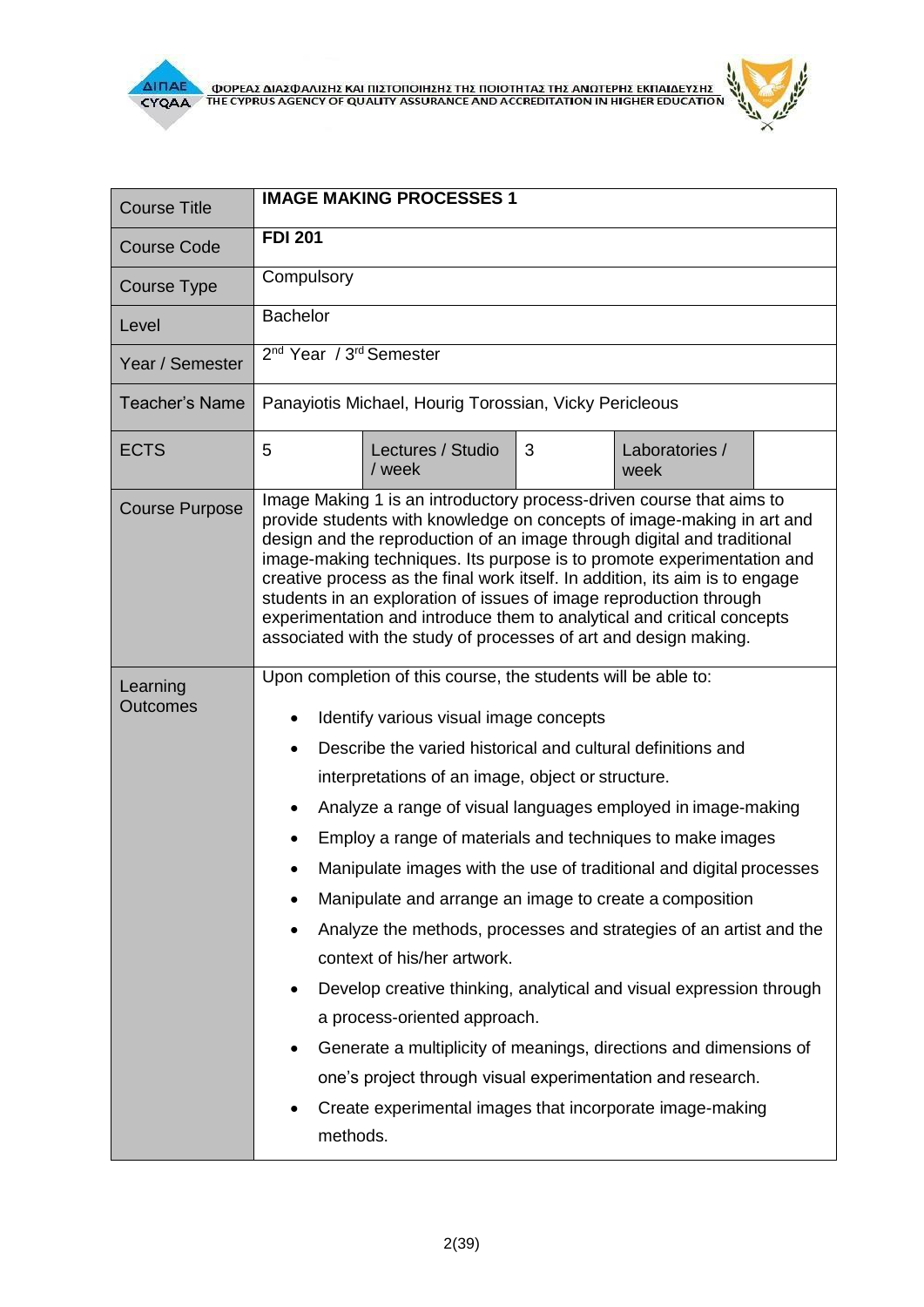



| Prerequisites           | <b>FDI 101</b>                                                                                                                                                                                                                                                                                                                                                                                                                                                                                                                                                                                                                                                                                                                                                                                           | Corequisites                                                  |  |  |  |
|-------------------------|----------------------------------------------------------------------------------------------------------------------------------------------------------------------------------------------------------------------------------------------------------------------------------------------------------------------------------------------------------------------------------------------------------------------------------------------------------------------------------------------------------------------------------------------------------------------------------------------------------------------------------------------------------------------------------------------------------------------------------------------------------------------------------------------------------|---------------------------------------------------------------|--|--|--|
|                         | <b>Creative process</b>                                                                                                                                                                                                                                                                                                                                                                                                                                                                                                                                                                                                                                                                                                                                                                                  |                                                               |  |  |  |
| <b>Course Content</b>   | Analysis of contemporary artist's working processes                                                                                                                                                                                                                                                                                                                                                                                                                                                                                                                                                                                                                                                                                                                                                      |                                                               |  |  |  |
|                         | The significance of creative process and experimentation in image-                                                                                                                                                                                                                                                                                                                                                                                                                                                                                                                                                                                                                                                                                                                                       |                                                               |  |  |  |
|                         | making                                                                                                                                                                                                                                                                                                                                                                                                                                                                                                                                                                                                                                                                                                                                                                                                   |                                                               |  |  |  |
|                         | The creative process as the final art/design product itself                                                                                                                                                                                                                                                                                                                                                                                                                                                                                                                                                                                                                                                                                                                                              |                                                               |  |  |  |
|                         | <b>Research</b>                                                                                                                                                                                                                                                                                                                                                                                                                                                                                                                                                                                                                                                                                                                                                                                          |                                                               |  |  |  |
|                         | The significance of analytical research, methodological skills, and                                                                                                                                                                                                                                                                                                                                                                                                                                                                                                                                                                                                                                                                                                                                      |                                                               |  |  |  |
|                         | critical thinking in the promotion of experimentation.                                                                                                                                                                                                                                                                                                                                                                                                                                                                                                                                                                                                                                                                                                                                                   |                                                               |  |  |  |
|                         | The investigation of a topic: collect information, e.g., found texts,                                                                                                                                                                                                                                                                                                                                                                                                                                                                                                                                                                                                                                                                                                                                    |                                                               |  |  |  |
|                         | photographs, sound, architectural plans, advertisements, leaflets,                                                                                                                                                                                                                                                                                                                                                                                                                                                                                                                                                                                                                                                                                                                                       |                                                               |  |  |  |
|                         | logos or any other elements appropriate for the research                                                                                                                                                                                                                                                                                                                                                                                                                                                                                                                                                                                                                                                                                                                                                 |                                                               |  |  |  |
|                         | <b>Experimentation</b>                                                                                                                                                                                                                                                                                                                                                                                                                                                                                                                                                                                                                                                                                                                                                                                   |                                                               |  |  |  |
|                         | The production of a sketchbook/visual diary of a narrative of ideas                                                                                                                                                                                                                                                                                                                                                                                                                                                                                                                                                                                                                                                                                                                                      |                                                               |  |  |  |
|                         |                                                                                                                                                                                                                                                                                                                                                                                                                                                                                                                                                                                                                                                                                                                                                                                                          | and thoughts based on the collected information of the chosen |  |  |  |
|                         | subject                                                                                                                                                                                                                                                                                                                                                                                                                                                                                                                                                                                                                                                                                                                                                                                                  |                                                               |  |  |  |
|                         | Reproduction of an image through digital and traditional image-                                                                                                                                                                                                                                                                                                                                                                                                                                                                                                                                                                                                                                                                                                                                          |                                                               |  |  |  |
|                         | making techniques and based on the study, interpretation, analysis                                                                                                                                                                                                                                                                                                                                                                                                                                                                                                                                                                                                                                                                                                                                       |                                                               |  |  |  |
|                         |                                                                                                                                                                                                                                                                                                                                                                                                                                                                                                                                                                                                                                                                                                                                                                                                          | and evaluation of artworks and design products.               |  |  |  |
| Teaching<br>Methodology | The taught part of the course is delivered through lectures and visual<br>presentations. Extensive project briefing, analysis and visual examples are<br>part of the content. Through in-class practical drawing workshops and<br>short exercises, students are encouraged to experiment and expand their<br>creative vision. Group critiques of student's work allow for a thorough<br>examination of the class progress, while at the same time, the student<br>receives acute feedback on their work. Though the creative use of<br>drawing, sketching, photocopying, and collage, students are further<br>encouraged in developing their work. The e-learning site of the course is<br>also a valuable tool as students can have access to various references as<br>well as notes of class lectures. |                                                               |  |  |  |
| <b>Bibliography</b>     | <b>Book References</b>                                                                                                                                                                                                                                                                                                                                                                                                                                                                                                                                                                                                                                                                                                                                                                                   |                                                               |  |  |  |
|                         | 1. Grosenick, U., (Ed.), Art Now vol 2, Taschen: Hong Kong, Koln,<br>London, Los Angeles, Madrid, Paris, Tokyo, 2005<br>Collins, J., Sculpture Today, Phaidon: London, New York, 2007<br>2.<br>3. Werner Holzwarth, H., (Ed.), Art Now vol 3, Taschen: Hong Kong,<br>Koln, London, Los Angeles, Madrid, Paris, Tokyo, 2008<br>Abstract America, Rizzoli: New York, 2009<br>4.<br>5. Frankel, D., On Line. Drawing through the twentieth Century, MoMA:<br>New York, 2010                                                                                                                                                                                                                                                                                                                                 |                                                               |  |  |  |